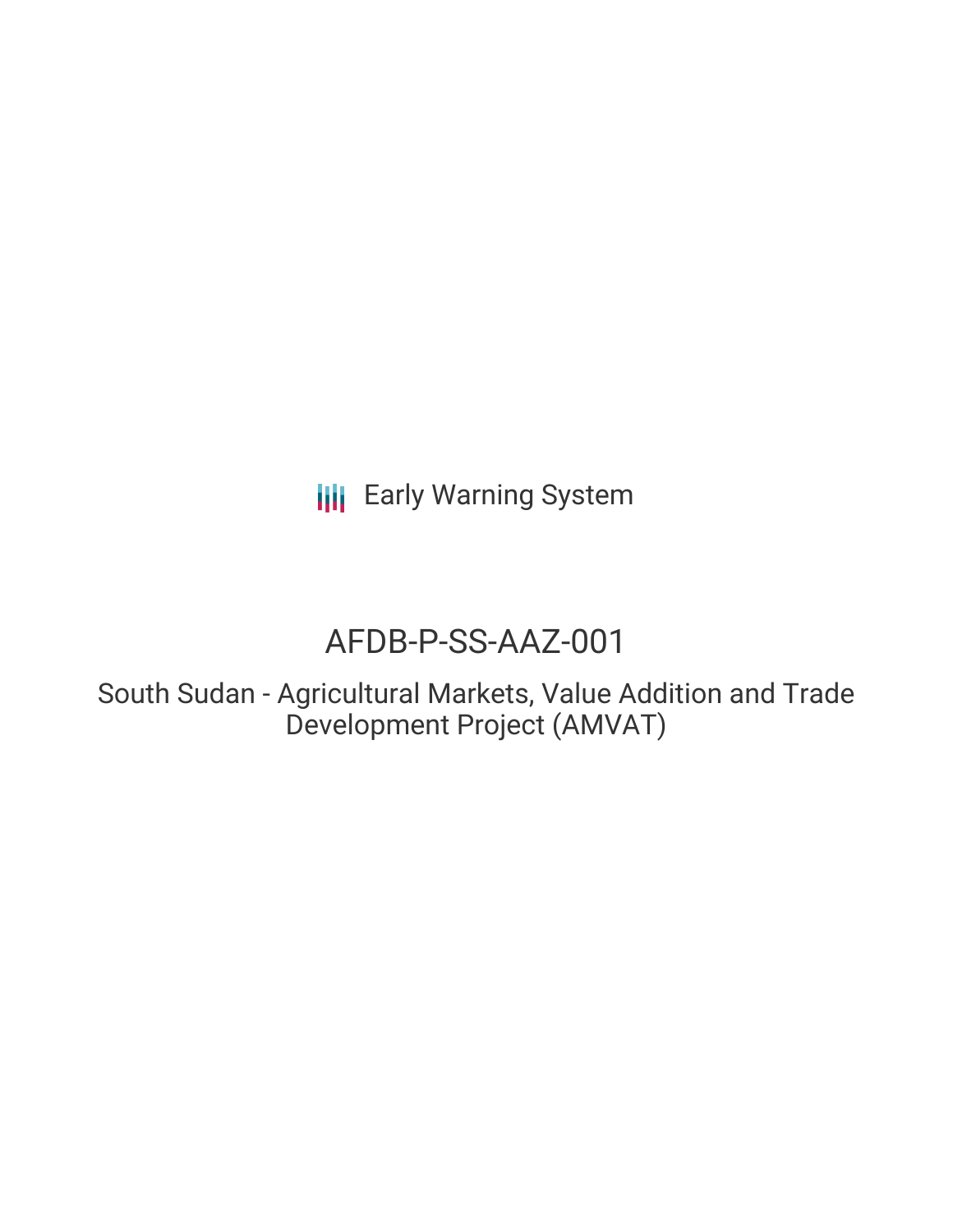

# **Quick Facts**

| South Sudan                     |
|---------------------------------|
| African Development Bank (AFDB) |
| Approved                        |
|                                 |
| 2020-12-18                      |
| Government of South Sudan       |
| Agriculture and Forestry        |
| \$14.30 million                 |
|                                 |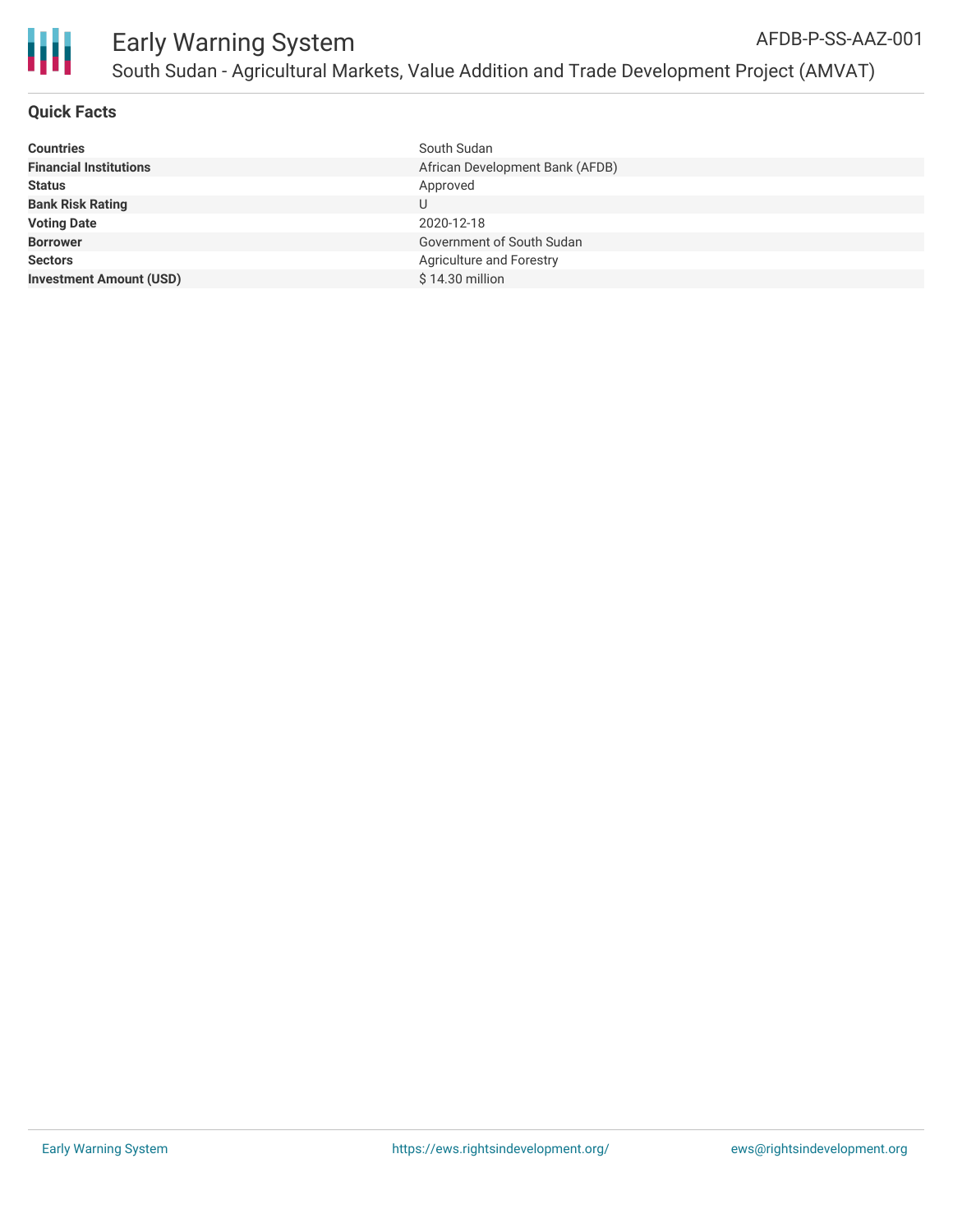

# **Project Description**

According to bank provided information, Agricultural Markets, Value Addition and Trade Development Project (AMVAT) provides the opportunity to address some of the fundamental constraints to agricultural growth in South Sudan. It aims to contribute to reduced food insecurity, poverty reduction and building of community and household resilience. AMVAT takes an Agricultural Value Chain Approach including supporting the development of producer associations. The project will support and complement the entire value chain by supporting farmer households engaged in the identified value chains of maize, sorghum, groundnuts and sesame. The project will establish 20 Aggregation Business Centres (ABCs), 100 Business Producer Associations (BPAs) and 10 Seed Enterprise Groups (SEGs) to provide improved seeds to the BPAs and outside markets. The project will also provide food safety training for laboratory technicians and other stakeholders in the food chain market system which will provide safer and more healthy food for over 500,000 people. The AMVAT has four main components, namely: (i) increase agricultural productivity and production; (ii) improve market-place economic and social infrastructure; (iii) enhance market and trade enabling environment; and (iv) project management and coordination.

The development goal of AMVAT is to contribute to reduced food insecurity, poverty reduction and building of community and household resilience. Specific objectives include to: (i) increase agricultural productivity, (ii) increase agro-processing, aggregation and marketing of agricultural produce, and (iii) increase trade in agricultural products.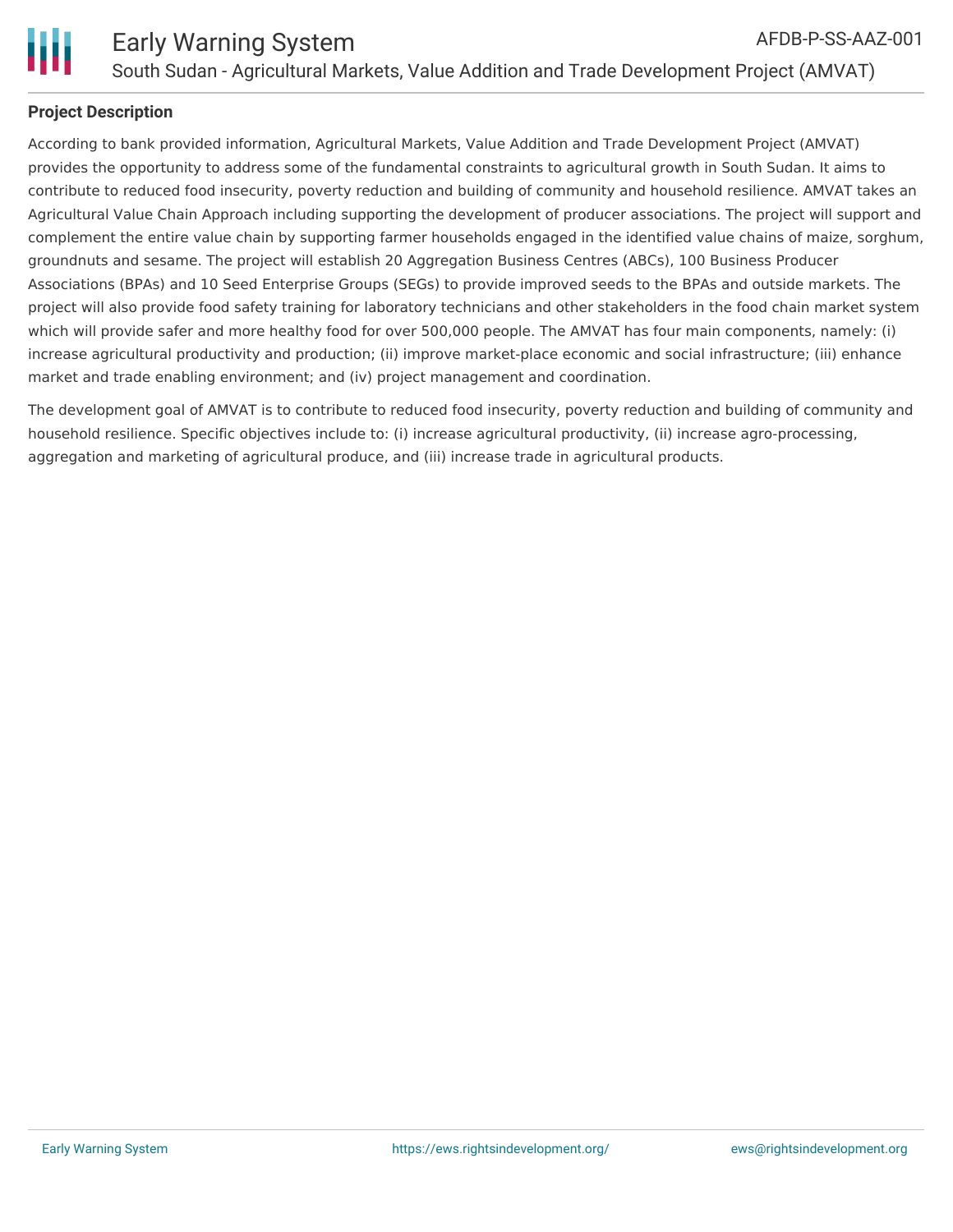

## **Investment Description**

African Development Bank (AFDB)

U.A 10,000,000